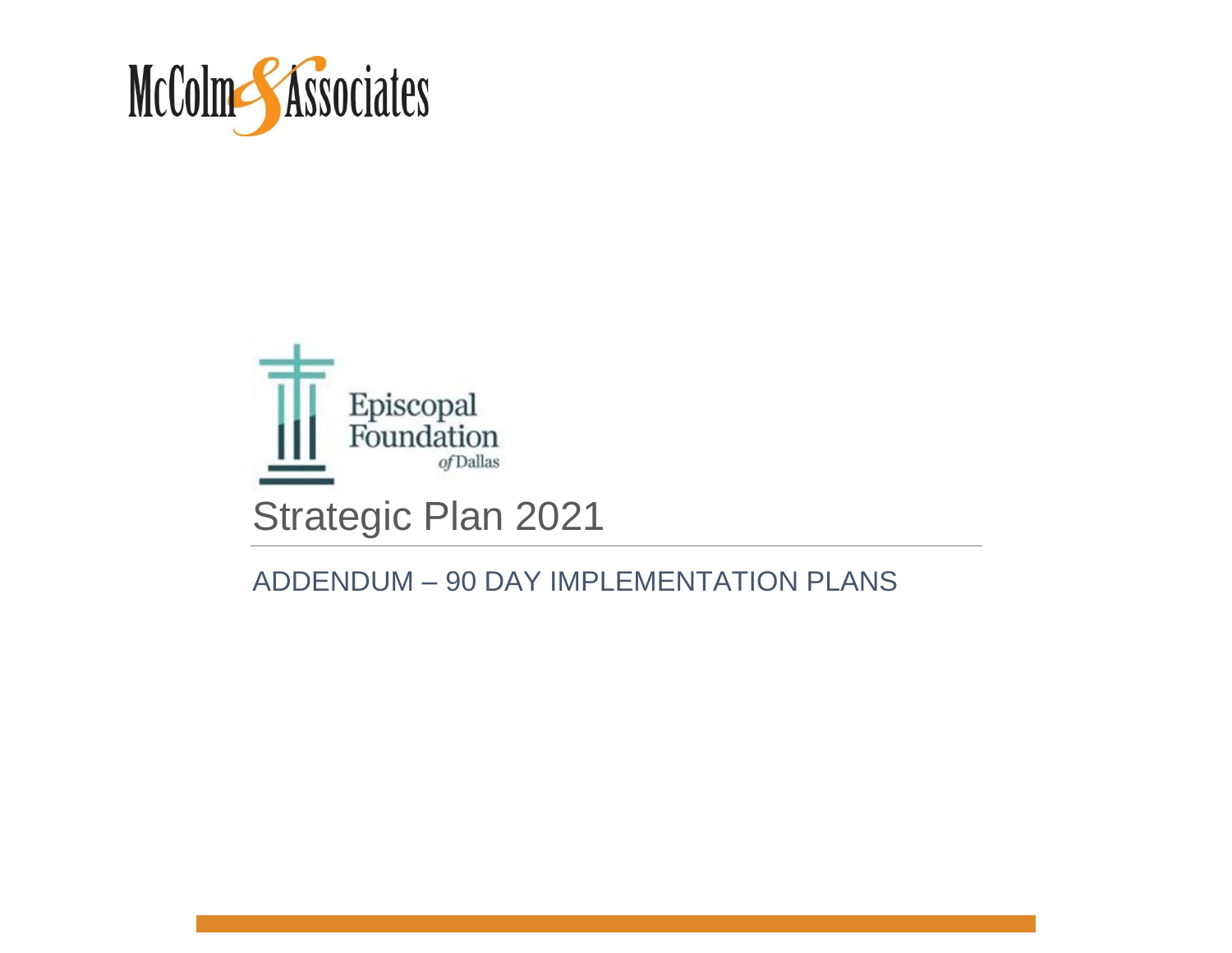| <b>Strategic Direction #1</b><br>Positioning the Foundation to Raise More Money                          |                                                                      |                               | Accomplishment Title (What)<br>Develop a Needs Assessment Tool |                                                  |                                                                                  |  |                          |
|----------------------------------------------------------------------------------------------------------|----------------------------------------------------------------------|-------------------------------|----------------------------------------------------------------|--------------------------------------------------|----------------------------------------------------------------------------------|--|--------------------------|
| Intent (Why)<br>To better understand the needs of the rectors                                            |                                                                      |                               |                                                                | Start Date: January 2022<br>End Date: March 2022 |                                                                                  |  |                          |
| <b>Implementation Steps (How)</b>                                                                        |                                                                      |                               |                                                                | Who                                              | When                                                                             |  | Where                    |
| 1. Review 90 Day Plan with Development Committee                                                         |                                                                      |                               |                                                                | Barbara                                          | Jan 2022<br>Jan 2022                                                             |  |                          |
|                                                                                                          | 2. SD#1 team to develop questions; have approval of work             |                               |                                                                | Committee                                        | Jan 2022<br>Feb 2022                                                             |  |                          |
|                                                                                                          | 3. Work with Investment Committee to brainstorm additional questions |                               |                                                                | Barbara/Pam                                      | <b>March 2022</b>                                                                |  |                          |
| 4. Integrate into parish outreach plan of action for 2022<br>5. Assess results of first quarter response |                                                                      |                               |                                                                | Committee/Pam<br>Committee                       | <b>March 2022</b><br><b>March 2022</b><br><b>March 2022</b><br><b>March 2022</b> |  |                          |
| 6. Incorporate into Marketing material tools                                                             |                                                                      |                               |                                                                | Kam/TJ/Pam                                       |                                                                                  |  |                          |
| 7. Educate board so they can assist in future outreach to parishes                                       |                                                                      |                               |                                                                | Committee                                        |                                                                                  |  |                          |
|                                                                                                          |                                                                      |                               |                                                                |                                                  |                                                                                  |  |                          |
| Coordinator<br>Kam                                                                                       | Collaborators or<br><b>Partners</b>                                  | Evaluation<br><b>Measures</b> |                                                                | <b>Budget</b>                                    |                                                                                  |  | <b>Next Meeting Date</b> |
| <b>Team Members</b><br><b>Barbara</b><br><b>TBD</b>                                                      | Investment<br><b>Finance Committee</b><br>Pam                        | by number of new<br>clients   | Determine results of<br>first quarter responses                | \$0.00                                           |                                                                                  |  |                          |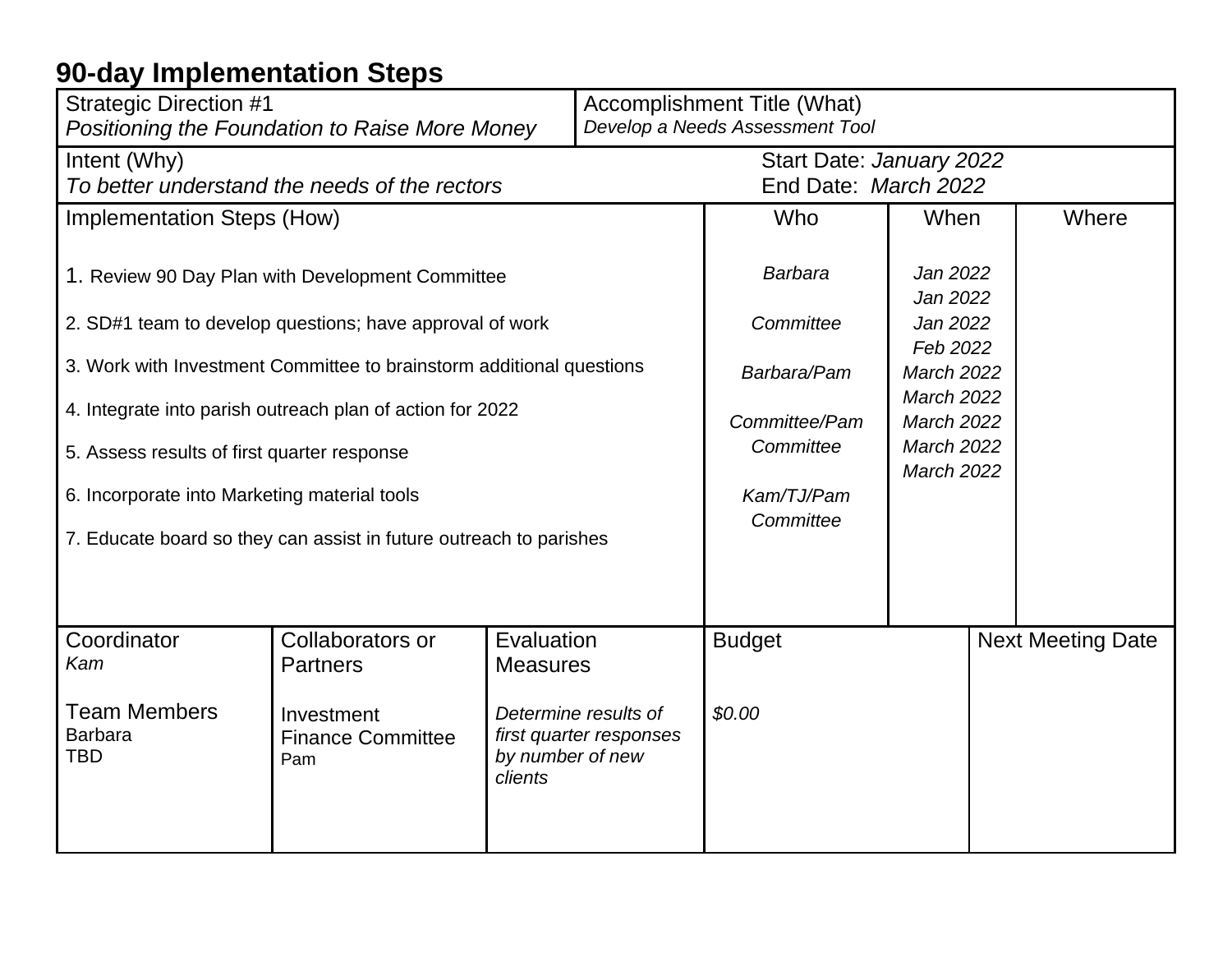| <b>Strategic Direction #2</b><br>Optimizing Grant Structure for Greater Impact and Exposure |                                                                   |                           | <b>Accomplishment Title (What)</b><br><b>Grant Strategy Designed</b> |                                                  |                   |  |                          |
|---------------------------------------------------------------------------------------------|-------------------------------------------------------------------|---------------------------|----------------------------------------------------------------------|--------------------------------------------------|-------------------|--|--------------------------|
| Intent (Why)                                                                                | To create a focused, impactful and efficient strategy             |                           |                                                                      | Start Date: January 2022<br>End Date: March 2022 |                   |  |                          |
| Implementation Steps (How)                                                                  |                                                                   |                           |                                                                      | Who                                              | When              |  | Where                    |
|                                                                                             | 1. Meet with staff to identify options, advantages, and process   |                           |                                                                      | Patrick/Robbi                                    | Jan 2022          |  |                          |
| 2. Create a workplan for committee review                                                   |                                                                   |                           |                                                                      | Patrick/Robbi                                    | Feb 2022          |  |                          |
|                                                                                             | 3. Review at committee meeting to review next steps               |                           |                                                                      | Patrick                                          | Feb 2022          |  |                          |
|                                                                                             | 4. Edit plan and present to board for discussion and approval     |                           |                                                                      | Patrick/Committee                                | <b>March 2022</b> |  |                          |
| 5. Implement new strategy                                                                   |                                                                   |                           |                                                                      | <b>Staff</b>                                     | Qtr <sub>2</sub>  |  |                          |
| 6. Create evaluation tool for grant success                                                 |                                                                   |                           |                                                                      | Committee                                        |                   |  |                          |
|                                                                                             |                                                                   |                           |                                                                      |                                                  |                   |  |                          |
| Coordinator<br>Patrick Carrigan                                                             | Collaborators or                                                  | Evaluation                |                                                                      | <b>Budget</b>                                    |                   |  | <b>Next Meeting Date</b> |
| <b>Team Members</b><br><b>Patrick</b><br><b>TBD</b>                                         | <b>Partners</b><br><b>Executive Committee</b><br>Polly, Jill, Pam | <b>Measures</b><br>cycles | Assess after grant                                                   | \$0.0                                            |                   |  |                          |
|                                                                                             |                                                                   |                           |                                                                      |                                                  |                   |  |                          |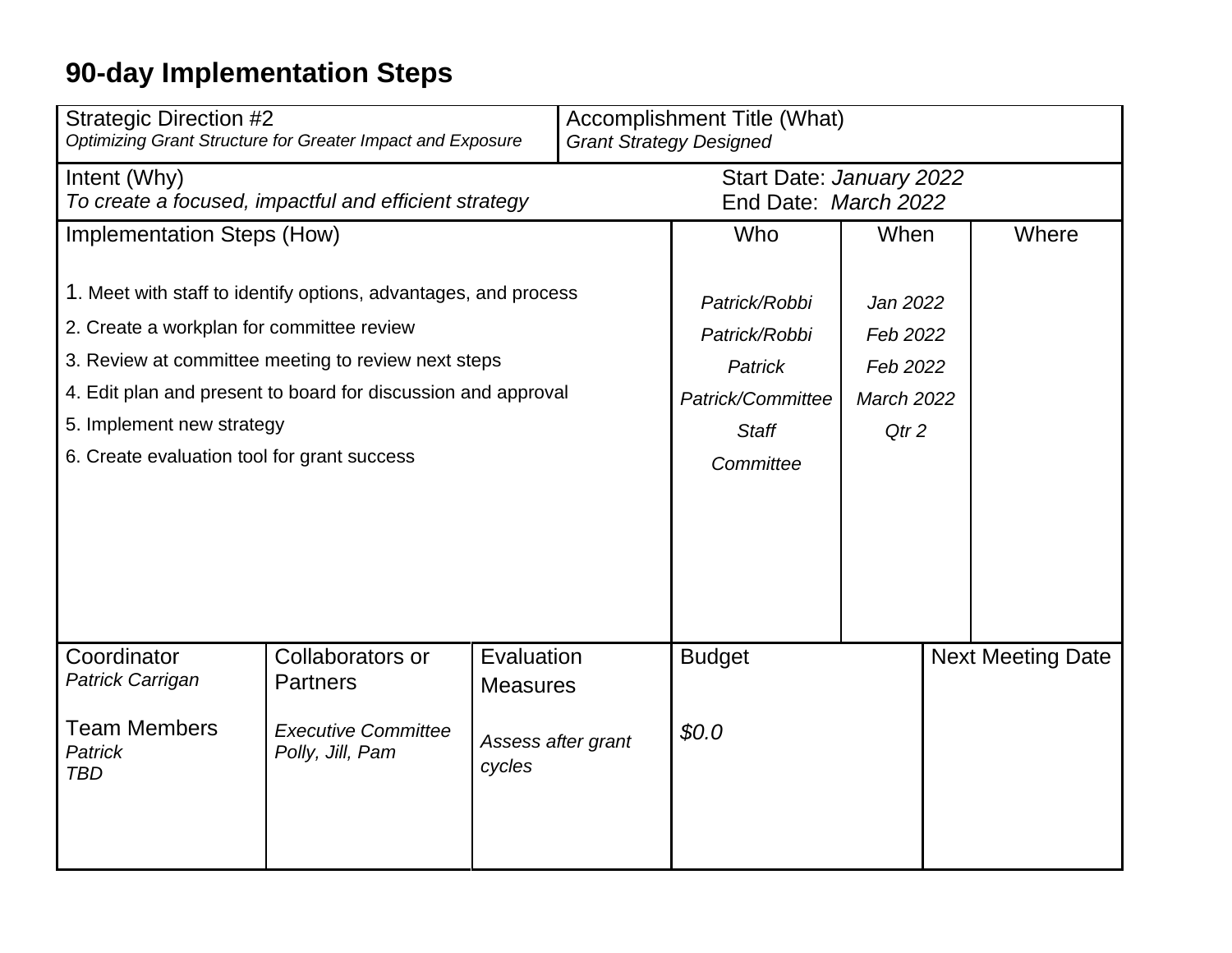| <b>Strategic Direction #2</b><br>Optimizing Grant Structure for Greater Impact and Exposure |                                                                   |                                                                                    | Accomplishment Title (What)<br>Impactful 2023 grants of \$50K to \$150K designed |                                                  |                   |                          |       |
|---------------------------------------------------------------------------------------------|-------------------------------------------------------------------|------------------------------------------------------------------------------------|----------------------------------------------------------------------------------|--------------------------------------------------|-------------------|--------------------------|-------|
| Intent (Why)<br>To create a "large grant" strategy and process to increase recognition      |                                                                   |                                                                                    |                                                                                  | Start Date: January 2022<br>End Date: March 2022 |                   |                          |       |
| <b>Implementation Steps (How)</b>                                                           |                                                                   |                                                                                    |                                                                                  | Who                                              | When              |                          | Where |
| 1. Design process for impact grant                                                          |                                                                   |                                                                                    |                                                                                  | Committee<br>Feb 2022                            |                   |                          |       |
| 2. Identify potential grant categories                                                      |                                                                   |                                                                                    |                                                                                  | Patrick/Polly                                    | Feb 2022          |                          |       |
| 3. Review grant potential for 2022                                                          |                                                                   |                                                                                    |                                                                                  | Patrick/Polly                                    | Feb 2022          |                          |       |
| 4. Present grant potential for 2022 to committee                                            |                                                                   |                                                                                    |                                                                                  | <b>Patrick</b>                                   | <b>March 2022</b> |                          |       |
|                                                                                             | 5. Inquire among committee for interest areas, passions and needs |                                                                                    |                                                                                  | Patrick                                          | <b>March 2022</b> |                          |       |
| 6. Discuss rankings and Diocesan priorities to incorporate into plan                        |                                                                   |                                                                                    | Robbi                                                                            | Qtr <sub>2</sub>                                 |                   |                          |       |
|                                                                                             |                                                                   |                                                                                    |                                                                                  |                                                  |                   |                          |       |
| Coordinator<br>Patrick Carrigan                                                             | Collaborators or<br><b>Partners</b>                               | <b>Evaluation Measures</b><br><b>Budget</b><br>Written proposal finished<br>\$0.00 |                                                                                  |                                                  |                   | <b>Next Meeting Date</b> |       |
| <b>Team Members</b><br><b>Patrick</b><br><b>TBD</b>                                         | <b>Exec Committee</b><br><b>Staff</b>                             | with board approval                                                                |                                                                                  |                                                  |                   |                          |       |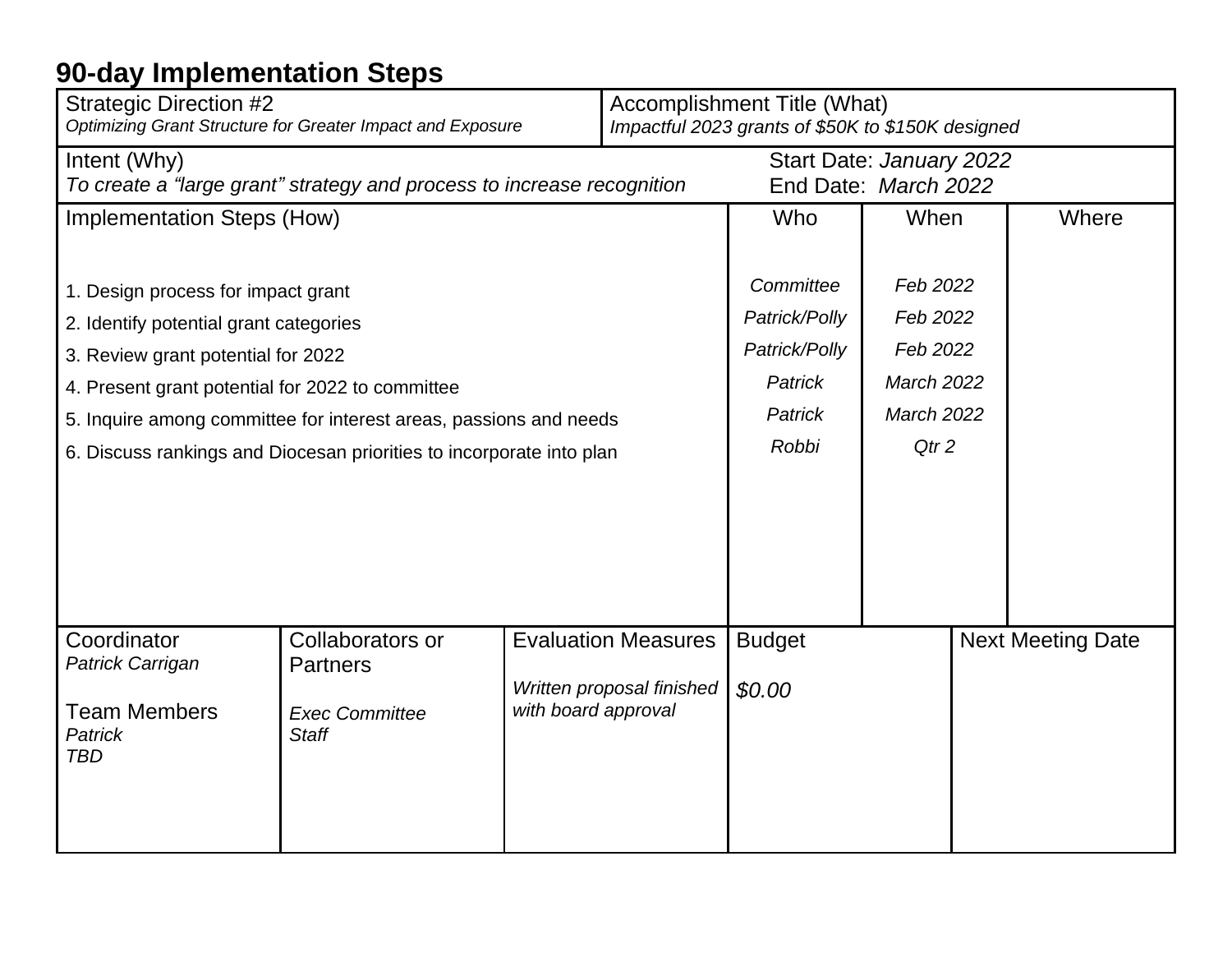| <b>Strategic Direction #3</b><br><b>Strengthening our Board for Growth</b>                             | Accomplishment Title (What)<br><b>Refine Onboarding Process</b> |                                                  |                          |  |  |
|--------------------------------------------------------------------------------------------------------|-----------------------------------------------------------------|--------------------------------------------------|--------------------------|--|--|
| Intent (Why)<br>Improve new member orientation to increase foundation                                  |                                                                 | Start Date: January 2022<br>End Date: March 2022 |                          |  |  |
| <b>Implementation Steps (How)</b>                                                                      | Who                                                             | When                                             | Where                    |  |  |
| 1. Review current onboarding process                                                                   | Committee                                                       | Jan 2022                                         |                          |  |  |
| 2. Brainstorm ideas to improve foundation history story, investment pitch,                             | Committee                                                       | Jan 2022                                         |                          |  |  |
| grant process, and communication activity                                                              |                                                                 |                                                  |                          |  |  |
| 3. Determine how to best present information and who is involved                                       | Elizabeth/Committee                                             | Feb 2022                                         |                          |  |  |
| 4. Create new plan of action and implement                                                             | Elizabeth/Committee                                             | <b>March 2022</b>                                |                          |  |  |
| 5. Onboard member by attending one committee meeting per quarter                                       | <b>Committee Chairs</b>                                         | Qtr 2-3-4                                        |                          |  |  |
| 6. Assign a 'mentor' to each new member to help onboarding in first year                               | Committee                                                       | Mar 2022                                         |                          |  |  |
|                                                                                                        |                                                                 |                                                  |                          |  |  |
|                                                                                                        |                                                                 |                                                  |                          |  |  |
|                                                                                                        |                                                                 |                                                  |                          |  |  |
|                                                                                                        |                                                                 |                                                  |                          |  |  |
|                                                                                                        |                                                                 |                                                  |                          |  |  |
| <b>Evaluation Measures</b><br>Coordinator<br>Collaborators or<br>Elizabeth Trupiano<br><b>Partners</b> | <b>Budget</b>                                                   |                                                  | <b>Next Meeting Date</b> |  |  |
| <b>Team Members</b><br><b>Committee Chairs</b><br>Survey new board<br><b>TBD</b><br>members<br>Pam     | N/A                                                             |                                                  |                          |  |  |
|                                                                                                        |                                                                 |                                                  |                          |  |  |
|                                                                                                        |                                                                 |                                                  |                          |  |  |
|                                                                                                        |                                                                 |                                                  |                          |  |  |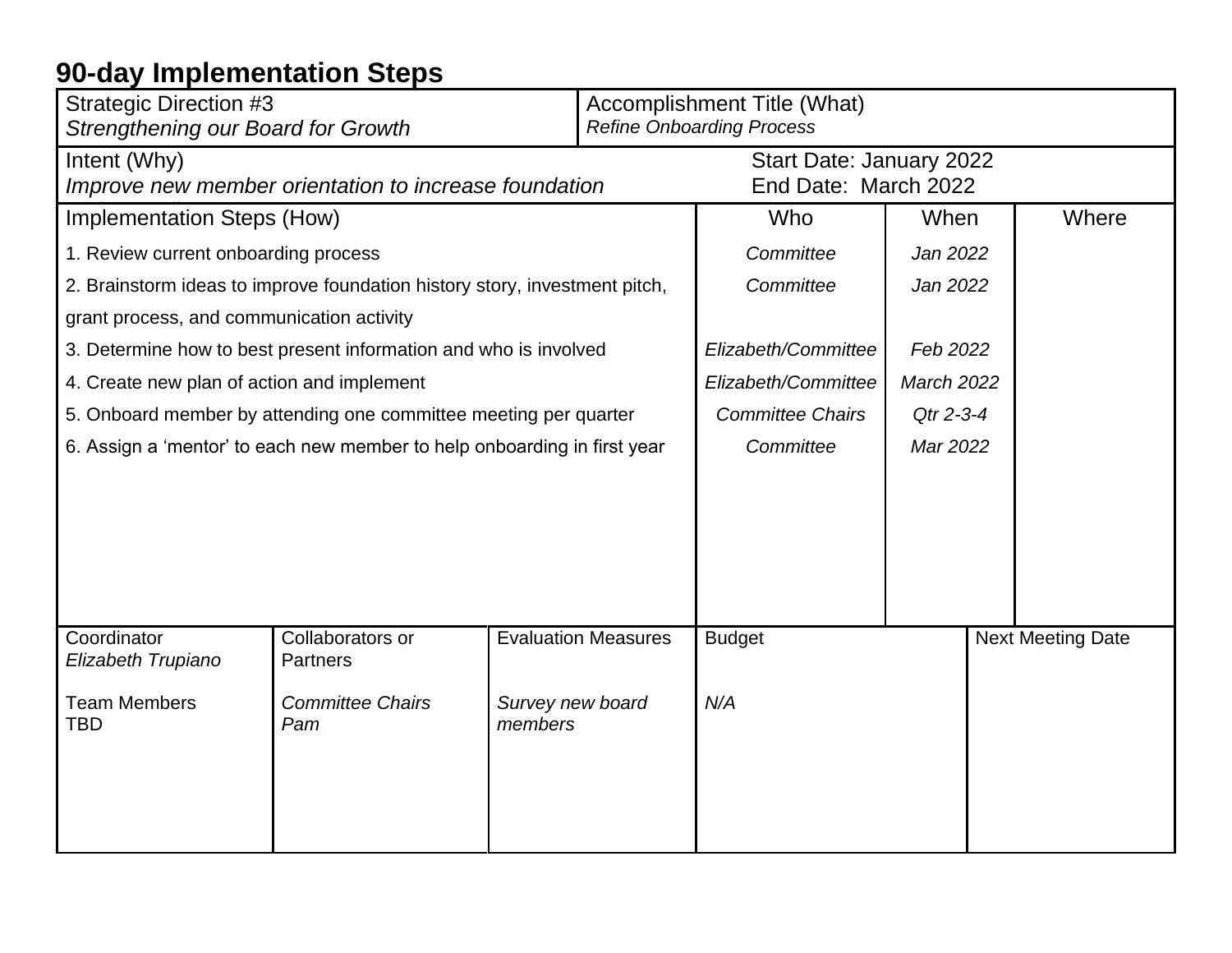| <b>Strategic Direction #3</b><br><b>Strengthening our Board for Growth</b>                                                                                                                         |                                                        |                                    | Accomplishment Title (What)<br>Reach decision on EFD/EHFD on merger |                          |       |  |
|----------------------------------------------------------------------------------------------------------------------------------------------------------------------------------------------------|--------------------------------------------------------|------------------------------------|---------------------------------------------------------------------|--------------------------|-------|--|
| Intent (Why)<br>To create efficiencies in operations and grant funding                                                                                                                             |                                                        |                                    | Start Date: Jan 2022<br>End Date: Mar 2022                          |                          |       |  |
| Implementation Steps (How)                                                                                                                                                                         |                                                        |                                    | Who                                                                 | When                     | Where |  |
| 1. Review Legal work necessary for merger                                                                                                                                                          |                                                        |                                    | Jed, Charles, Ken, Robbi                                            | Jan 2022                 |       |  |
| 2.                                                                                                                                                                                                 | Meet with Executive Committee to discuss and recommend |                                    |                                                                     |                          |       |  |
| approval                                                                                                                                                                                           |                                                        |                                    | Jed/Exec Committee                                                  | Feb 2022                 |       |  |
| 3. Present to the Board for final approval                                                                                                                                                         |                                                        |                                    | Jed                                                                 | <b>March 2022</b>        |       |  |
| 4. Staff implements operation and new grant financials                                                                                                                                             |                                                        |                                    | Pam                                                                 | Qtr <sub>2</sub>         |       |  |
|                                                                                                                                                                                                    |                                                        |                                    |                                                                     |                          |       |  |
| Coordinator<br><b>Collaborators</b><br>Evaluation<br>Jed<br>or Partners<br><b>Measures</b><br><b>Exec Committee</b><br>Decision approved<br>at Annual meeting<br><b>Team Members</b><br><b>TBD</b> |                                                        | <b>Budget</b><br><b>Legal Fees</b> |                                                                     | <b>Next Meeting Date</b> |       |  |